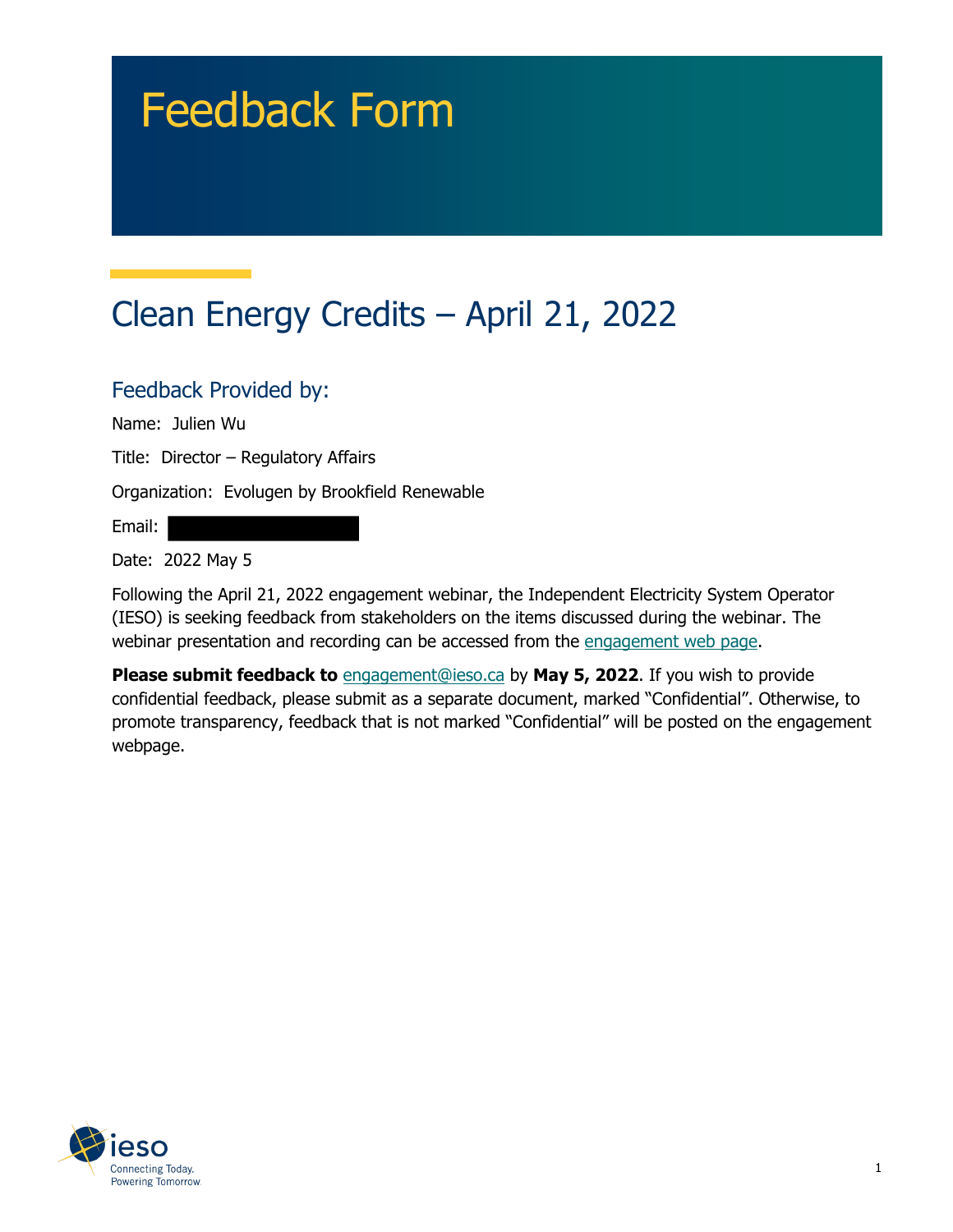#### Registry Design Features

| <b>Topic</b>                                                                                                             | <b>Feedback</b>                                                                                                                                                                                                                                                                                                                                                                                                                                                                                                                                                                                                                                                                                                                                                                                                                                                                                                                                                                                                                                                                                                                                                                                                                                                                                                                                                                                                                                                                                                                                                                                                                                                                      |
|--------------------------------------------------------------------------------------------------------------------------|--------------------------------------------------------------------------------------------------------------------------------------------------------------------------------------------------------------------------------------------------------------------------------------------------------------------------------------------------------------------------------------------------------------------------------------------------------------------------------------------------------------------------------------------------------------------------------------------------------------------------------------------------------------------------------------------------------------------------------------------------------------------------------------------------------------------------------------------------------------------------------------------------------------------------------------------------------------------------------------------------------------------------------------------------------------------------------------------------------------------------------------------------------------------------------------------------------------------------------------------------------------------------------------------------------------------------------------------------------------------------------------------------------------------------------------------------------------------------------------------------------------------------------------------------------------------------------------------------------------------------------------------------------------------------------------|
| Are there any registry features missing<br>from the proposed list, either basic<br>requirements or future functionality? | We generally agree with the design features outlined by<br>the IESO. Detailed product segmentation (e.g., vintage,<br>technology type etc), attribute traceability, ease of<br>access, and compatibility with other markets and registries<br>are notably important features. However, we strongly<br>recommend that the IESO only act as a standard setting<br>body to certify existing registries that already provide these<br>services such as M-RETS, and leave suppliers, brokers, and<br>buyers the choice of their preferred registries. Many<br>suppliers, brokers, and buyers located in Ontario are<br>already invested in and employ such registries, and<br>therefore would benefit by avoiding the costs of having to<br>familiarize and implement a new registry; not to mention<br>the benefit arising from the avoided costs for the IESO or<br>another crown-corporation to develop such registries anew.<br>These existing registries already cover multiple jurisdictions<br>and continue to expand and evolve their services-this<br>would satisfy the "future-proofing" and "compatibility with<br>other jurisdictions" requirements set out in the Ministry<br>letter. The immediate harmonization and tracking of<br>Ontario's "clean attributes" with other markets through<br>existing registries would allow suppliers to seek out both<br>external and internal opportunities right away. In this<br>scenario, the IESO can simply govern the standard setting,<br>certification, and reporting functions without having to<br>devote significant regulatory resources, and would<br>potentially act as a first-mover amongst Canadian<br>jurisdictions. |

#### CEC Product Offering Options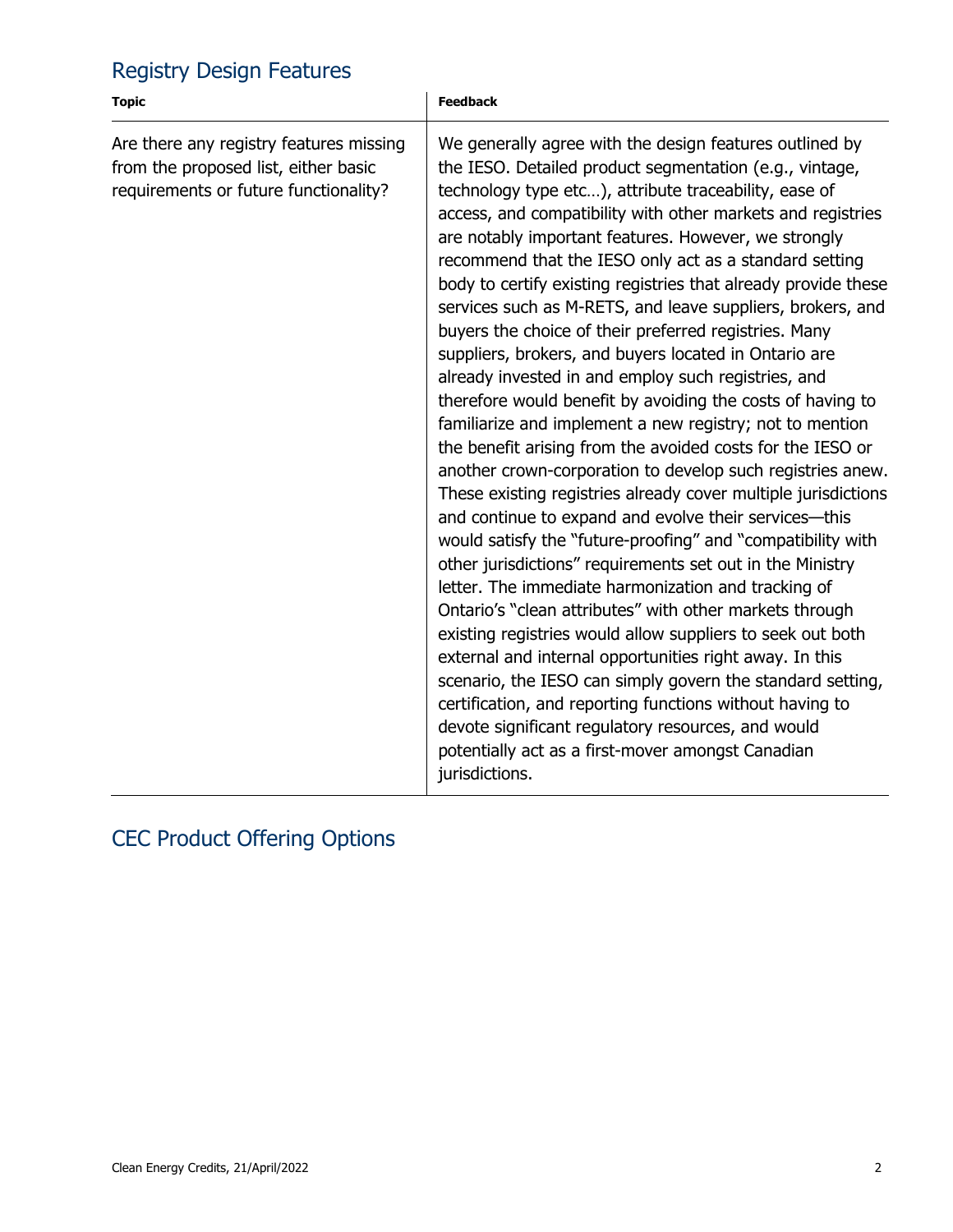| <b>Topic</b>                                                                             | <b>Feedback</b>                                                                                                                                                                                                                                                                                                                                                                                                                                                                                                                                                                                                                                                                                                                                                                                                                                                                                                                                                                                                                                                                                                                           |
|------------------------------------------------------------------------------------------|-------------------------------------------------------------------------------------------------------------------------------------------------------------------------------------------------------------------------------------------------------------------------------------------------------------------------------------------------------------------------------------------------------------------------------------------------------------------------------------------------------------------------------------------------------------------------------------------------------------------------------------------------------------------------------------------------------------------------------------------------------------------------------------------------------------------------------------------------------------------------------------------------------------------------------------------------------------------------------------------------------------------------------------------------------------------------------------------------------------------------------------------|
| Has IESO identified the right set of CEC<br>product offerings? Are there any<br>missing? | An impetus behind enabling environmental attributes is to<br>allow load customers to voluntarily "fund" and pay for<br>emissions-free electricity with certain characteristics (e.g.,<br>vintage, technology type). In some jurisdictions, a load<br>customer can voluntarily and directly fund the development<br>of a renewable energy project to meet their environmental,<br>social, and governance targets through clean energy<br>credits. The IESO can consider creating "storage credits,"<br>similar in concept to "clean energy credits," to put a<br>tangible value on the peak shifting value of storage<br>devices. We note that the Clean Energy Credit Stakeholder<br>Survey indicated that up to 50% of the respondents are<br>interested in using "energy from storage technologies."<br>The IESO can enable the buildout of these storage devices<br>by creating voluntary "storage" credits (different than clean<br>energy credits to prevent double counting) that would<br>allow a load customer to fund the development of a<br>storage project themselves, to the ultimate benefit of the<br>grid and ratepayers. |

| <b>Topic</b>                                                                                                 | <b>Feedback</b>                  |
|--------------------------------------------------------------------------------------------------------------|----------------------------------|
| Are there benefits/challenges to any of<br>the proposed CEC product offerings that<br>have not been covered? | Click or tap here to enter text. |

| Topic                                                                                                     | <b>Feedback</b> |
|-----------------------------------------------------------------------------------------------------------|-----------------|
| Which CEC option(s) works best for your $\vert$ Click or tap here to enter text.<br>company? For Ontario? |                 |

## CEC Customer Preferences Survey